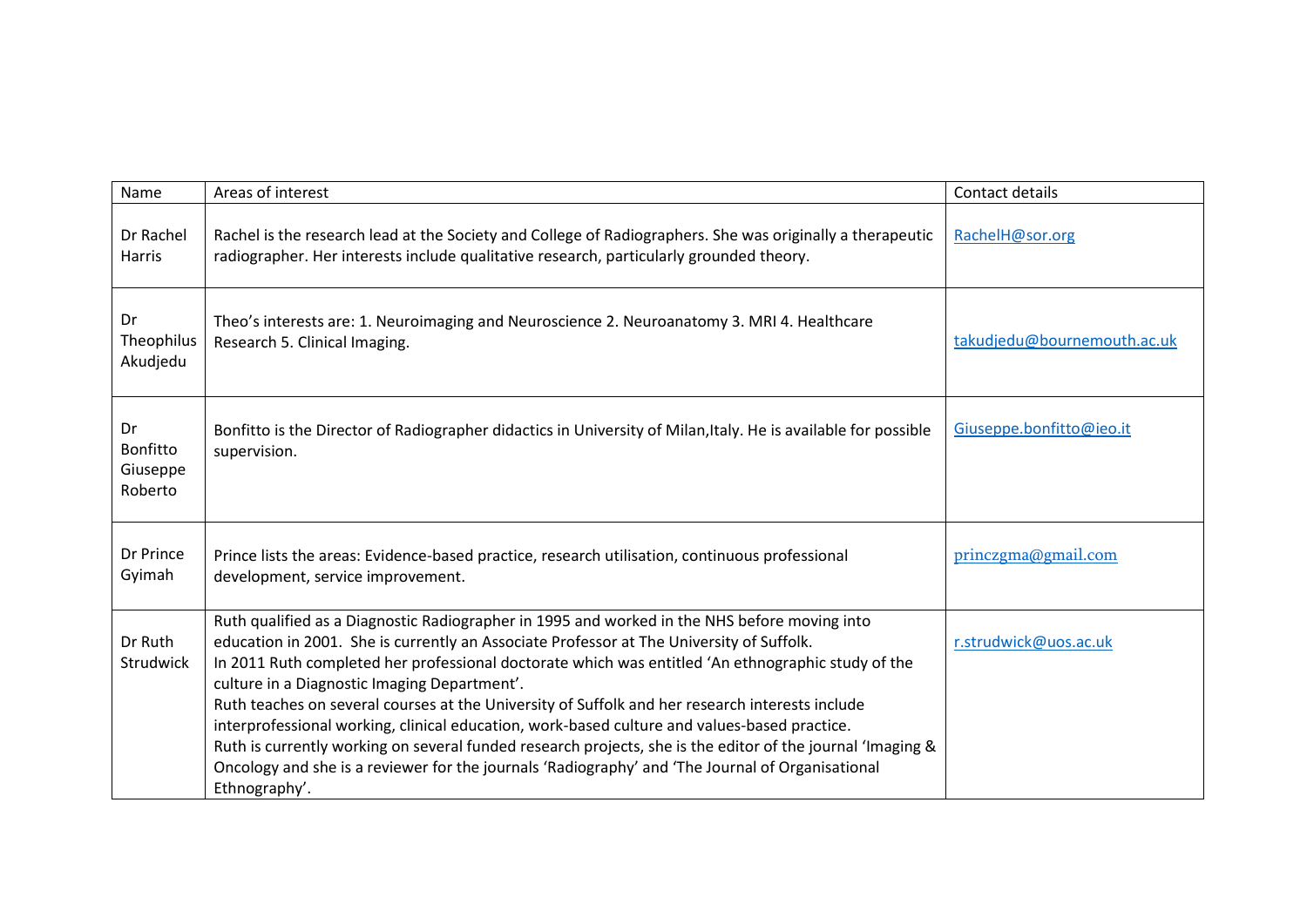|                      | Ruth is interested in supervising PhD, DProf and EdD students or possibly has availability to be a<br>doctoral viva examiner.                                                                                                                                                                                                                                                                                                                                                                                                                                                                                                                                                                                                          |                        |
|----------------------|----------------------------------------------------------------------------------------------------------------------------------------------------------------------------------------------------------------------------------------------------------------------------------------------------------------------------------------------------------------------------------------------------------------------------------------------------------------------------------------------------------------------------------------------------------------------------------------------------------------------------------------------------------------------------------------------------------------------------------------|------------------------|
| Dr Pam<br>Mahon      | Pam is a well-established superintendent sonographer (research) with an interest in ultrasound and also<br>the bone density field. The MRC Lifecourse Epidemiology staff page provides further information:<br>https://www.southampton.ac.uk/global-<br>health/research/MRC%20lifecourse%20epidemiolog%20unit%20cyrus-cooper.page                                                                                                                                                                                                                                                                                                                                                                                                      | Pam@mrc.soton.ac.uk    |
| Dr Trudy<br>Sevens   | Trudy's research interests are around workforce transformation, apprenticeships and new models of<br>education and in particular sonography. She is part of a HEE/CoR radiography retention project team<br>and the SiHED project at Sheffield Hallum University, albeit on the periphery. Her research has been<br>mainly qualitative using grounded theory and case studies.                                                                                                                                                                                                                                                                                                                                                         | T.J.Sevens@shu.ac.uk   |
| Dr Tracy<br>O'Regan  | Tracy is an officer for clinical imaging and research at the Society and College of Radiographers. She is a<br>diagnostic radiographer with a particular interest in creative research methods, visual ethnography, and<br>radiographic cultures.<br>Tracy is a steering committee member of the Science and Technology Facilities Council Cancer Diagnosis<br>Network+ (CDN), a multidisciplinary community with academic, clinical and industry members aiming to<br>collaboratively address clinical challenges in the diagnosis of cancer. The network is built upon four<br>themes: early diagnosis, precision and quantitative imaging, multimodal techniques, data science<br>techniques applied to imaging and bioinformatics. | TracyO@sor.org         |
| Dr Denyse<br>Hodgson | Denyse's research interests include patient-centred care, patient & carer involvement, pedagogy,<br>advancing clinical practice and qualitative methodologies.<br>Denyse has worked with AHPs and nurses across oncology services so would be happy to examine<br>someone from a different professional background.                                                                                                                                                                                                                                                                                                                                                                                                                    | Denyse.Hodgson@nhs.net |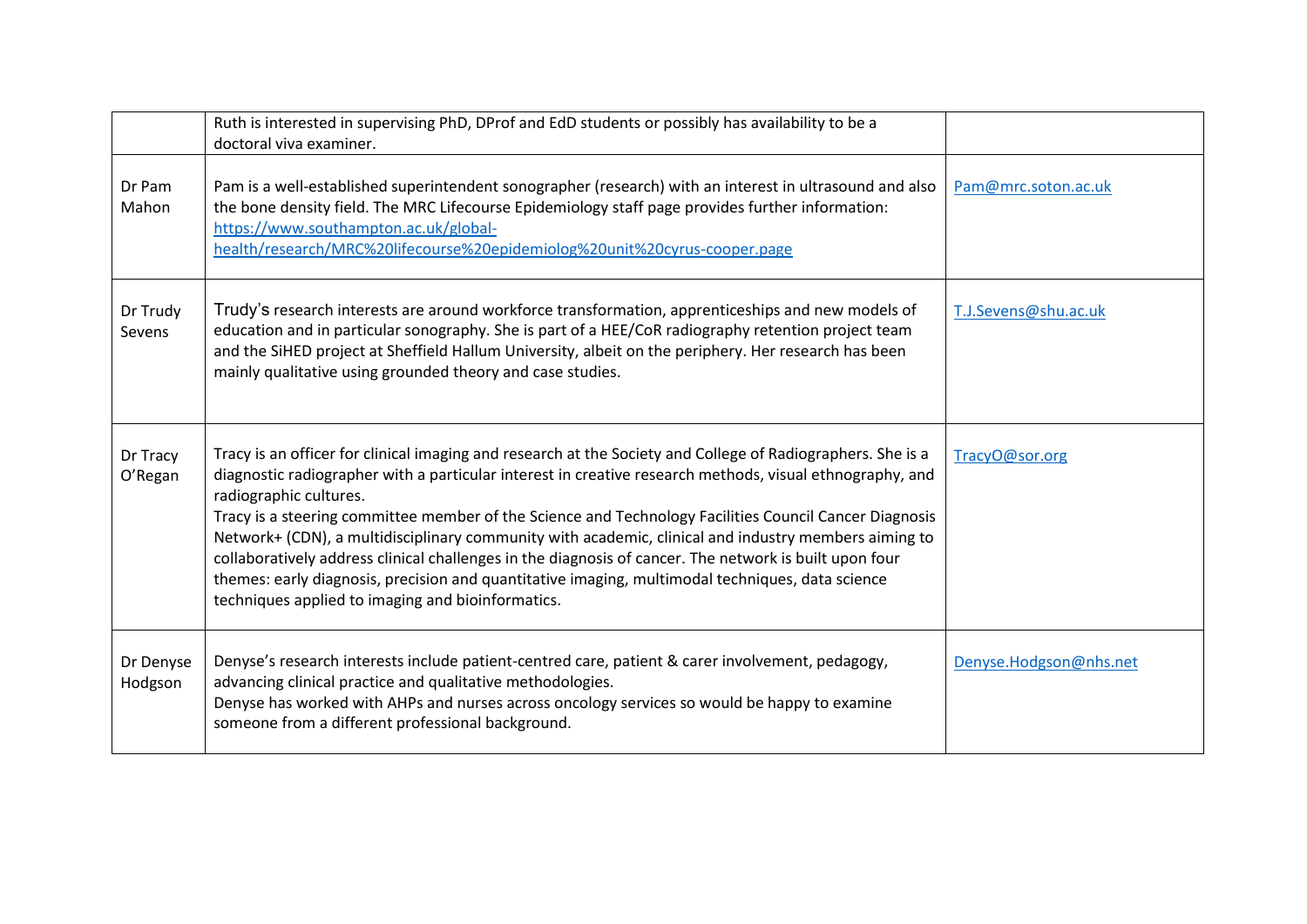| Dr<br>Jonathan      | Jonathan is a consultant radiographer working in Glasgow and has both an education and clinical                                                                                                                                                                                                                                                                                                                                                                                                                                                                                                                                                                                            |                           |
|---------------------|--------------------------------------------------------------------------------------------------------------------------------------------------------------------------------------------------------------------------------------------------------------------------------------------------------------------------------------------------------------------------------------------------------------------------------------------------------------------------------------------------------------------------------------------------------------------------------------------------------------------------------------------------------------------------------------------|---------------------------|
| McConnell           | background with experience of international systems of work. He is working on projects with colleagues<br>in Ulster around radiographer and machine based interpretation as an external PhD supervisor. I would                                                                                                                                                                                                                                                                                                                                                                                                                                                                            | jonathanmcconnell@nhs.net |
|                     | be happy to collaborate with colleagues from other professions where a radiography alignment is                                                                                                                                                                                                                                                                                                                                                                                                                                                                                                                                                                                            |                           |
|                     | appropriate particularly in workforce transformation and would be available to examine PhD, D Prof                                                                                                                                                                                                                                                                                                                                                                                                                                                                                                                                                                                         |                           |
|                     | and EdD projects.                                                                                                                                                                                                                                                                                                                                                                                                                                                                                                                                                                                                                                                                          |                           |
| Dr Nick<br>Courtier | <b>Research interests</b><br>Toxicities associated with modern radiotherapy treatment - both technical approaches to minimise<br>$\bullet$<br>their incidence/severity and supportive interventions to help people live more active and fulfilling<br>lives<br>Cancer- and radiotherapy-related fatigue<br>$\bullet$<br>Ca breast and lung<br>$\bullet$<br>Inequalities in access to, experience of and outcomes from cancer care eg dementia, disability etc<br>$\bullet$<br>Much of my work involves multi-disciplinary collaboration, patient participation and multiple and<br>$\bullet$<br>mixed methods ranging from trial design to cohort study, epidemiology and exploratory case | CourtierN@cardiff.ac.uk   |
|                     | studies<br>Doctoral examination                                                                                                                                                                                                                                                                                                                                                                                                                                                                                                                                                                                                                                                            |                           |
|                     | Have acted as external and internal examiner for PhD viva<br>$\bullet$                                                                                                                                                                                                                                                                                                                                                                                                                                                                                                                                                                                                                     |                           |
|                     | Doctoral supervision<br>Currently supervising four students - 3 PhD and 1 Professional Doctorate<br>I welcome enquiries from prospective PhD students in any of the following areas: radiotherapy<br>theory and practice; breast cancer; experience of cancer treatment; inequalities in cancer care<br>eg dementia                                                                                                                                                                                                                                                                                                                                                                        |                           |
|                     | <b>Research collaboration</b><br>Very interested in collaboration with radiography colleagues and inter-disciplinary research<br>$\bullet$<br>teams                                                                                                                                                                                                                                                                                                                                                                                                                                                                                                                                        |                           |